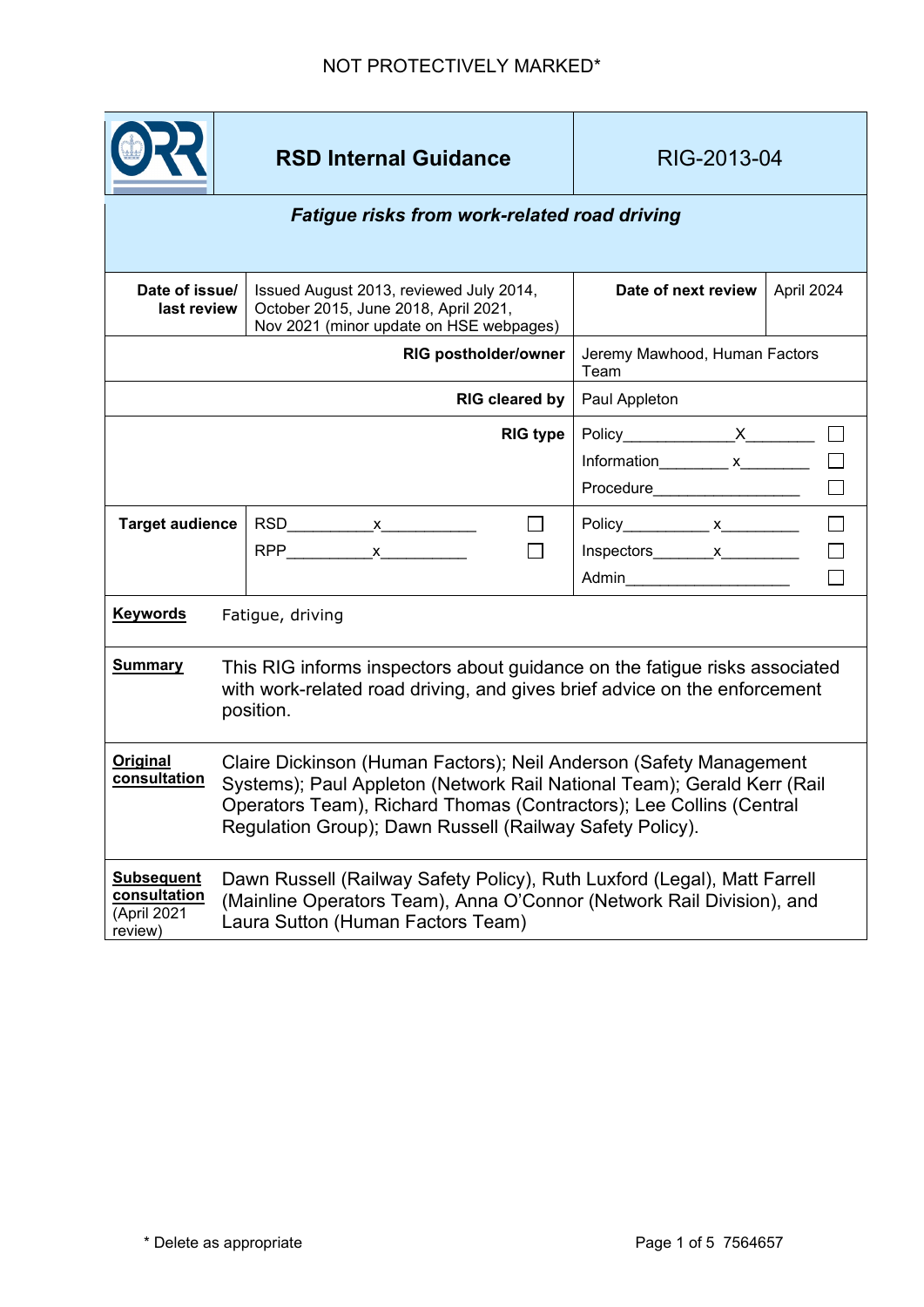| <b>Background</b> | 1. There is increasing interest amongst staff, unions and employers in the risks<br>associated with driving on the road to / at / from work, including the effects of fatigue<br>and reduced alertness on the ability to drive safely. This note informs inspectors of<br>guidance on controlling fatigue risks associated with work-related road driving, and<br>briefly outlines the enforcement position. Work-Related Road Safety (WRRS) is a<br>complex area in terms of law, risk management and the social overlaps with<br>individuals' working patterns, where they live, their preferences for work travel etc.                                                                                                                                                                                                                                                                                                                                                                                                                                                                                                                                                                                                                                                                                                                                                                                                                                                                                                                                                                                                                                                                                                                                                                                                                                                                                                                                                                                                                                                                                                                                                                                                                                                                                  |
|-------------------|------------------------------------------------------------------------------------------------------------------------------------------------------------------------------------------------------------------------------------------------------------------------------------------------------------------------------------------------------------------------------------------------------------------------------------------------------------------------------------------------------------------------------------------------------------------------------------------------------------------------------------------------------------------------------------------------------------------------------------------------------------------------------------------------------------------------------------------------------------------------------------------------------------------------------------------------------------------------------------------------------------------------------------------------------------------------------------------------------------------------------------------------------------------------------------------------------------------------------------------------------------------------------------------------------------------------------------------------------------------------------------------------------------------------------------------------------------------------------------------------------------------------------------------------------------------------------------------------------------------------------------------------------------------------------------------------------------------------------------------------------------------------------------------------------------------------------------------------------------------------------------------------------------------------------------------------------------------------------------------------------------------------------------------------------------------------------------------------------------------------------------------------------------------------------------------------------------------------------------------------------------------------------------------------------------|
| <b>Action</b>     | 2. Inspectors are asked to:<br>note the enforcement policy advice in paragraphs 3 to 6, and the outline in<br>Appendix 1 of some issues for inspectors to consider in this area;<br>familiarise themselves with the relevant sections of ORR's guidance outlined<br>$\bullet$<br>at paragraphs 7 and 8;<br>be aware of the Rail Industry Road Risk Resource Centre hosted on RSSB's<br>$\bullet$<br>website;<br>note the four RSSB T997 publications, video and associated sources of<br>$\bullet$<br>guidance on good practice outlined in paragraphs 9 to 11.                                                                                                                                                                                                                                                                                                                                                                                                                                                                                                                                                                                                                                                                                                                                                                                                                                                                                                                                                                                                                                                                                                                                                                                                                                                                                                                                                                                                                                                                                                                                                                                                                                                                                                                                            |
| <b>Detail</b>     | <b>Existing WRRS guidance &amp; HSE enforcement policy</b>                                                                                                                                                                                                                                                                                                                                                                                                                                                                                                                                                                                                                                                                                                                                                                                                                                                                                                                                                                                                                                                                                                                                                                                                                                                                                                                                                                                                                                                                                                                                                                                                                                                                                                                                                                                                                                                                                                                                                                                                                                                                                                                                                                                                                                                 |
|                   | 3. In spring 2021 the joint DfT / HSE WRRS guidance booklet INDG382 "Driving at<br>work" which inspectors may have been familiar with was withdrawn and replaced by<br>updated <b>HSE</b> webpages on Driving and Riding Safely for Work . HSE's webpages<br>make it clear that commuting to work is not generally classified as driving for work,<br>except where someone's journey starts from their home and they are travelling to a<br>work location that is not their normal place of work. Health and safety law does not<br>apply to commuting. For other "at work" road driving, HSWA and MHSWR apply.<br>HSE's webpages on road traffic law outlines that the police lead investigations into<br>road traffic incidents on public roads, and that HSE usually only investigates if the<br>police identify that serious management failures contributed significantly to the<br>incident.                                                                                                                                                                                                                                                                                                                                                                                                                                                                                                                                                                                                                                                                                                                                                                                                                                                                                                                                                                                                                                                                                                                                                                                                                                                                                                                                                                                                         |
|                   | 4. For generic risks such as WRRS, ORR usually seeks to apply a similar enforcement<br>policy to HSE's. HSE's enforcement guidance on WRRS is set out in HSE Operational<br>Minute OM2009/02 "HSE's role in the investigation of work-related road accidents and<br>advice on responding to enquiries on managing work-related road safety" linked here<br>https://www.hse.gov.uk/foi/internalops/oms/002.htm . OM2009/02 reflects HSE's view<br>of the enforcement position at the time of writing (in 2009), with HSE as the enforcing<br>authority for HSWA for most peripatetic activities, including work-related road driving,<br>irrespective of which enforcing authority (HSE or local authority) enforces HSWA for<br>the employer of an "at work" vehicle driver. Under The Health and Safety Enforcing<br>Authority for Railways and Other Guided Transport Systems Regulations 2006<br>(EARR), ORR considers that risks arising from the "operation of a railway" include<br>work-related road driving, Hence, for rail organisations and those that do work on the<br>railway, ORR rather than HSE may be the enforcing authority for WRRS, if the work-<br>related road driving arises from the operation of a railway. Inspectors should consider<br>the nature of the driving activity to decide on whether the person/s involved were "at<br>work" or not. In general, if a person is travelling between their normal work place and<br>home then they would not be considered to be "at work", rather they would be<br>"commuting". If they are travelling to or returning from a work site that is not their<br>ordinary place of work, then they will be "at work". This includes (see for instance the<br>ECJ Tyco case) situations where the worker does not have an ordinary place of work -<br>in such instances, when the worker is travelling from home to the first work site and<br>then later from the last work site to home, they will be considered "at work". ORR's<br>vires was confirmed in ORR's 2020 prosecution of a track welding company for<br>inadequate fatigue management controls which came to light following a 2013 road<br>traffic collision which killed two welding staff driving back to Doncaster after a night<br>shift welding track in Stevenage. |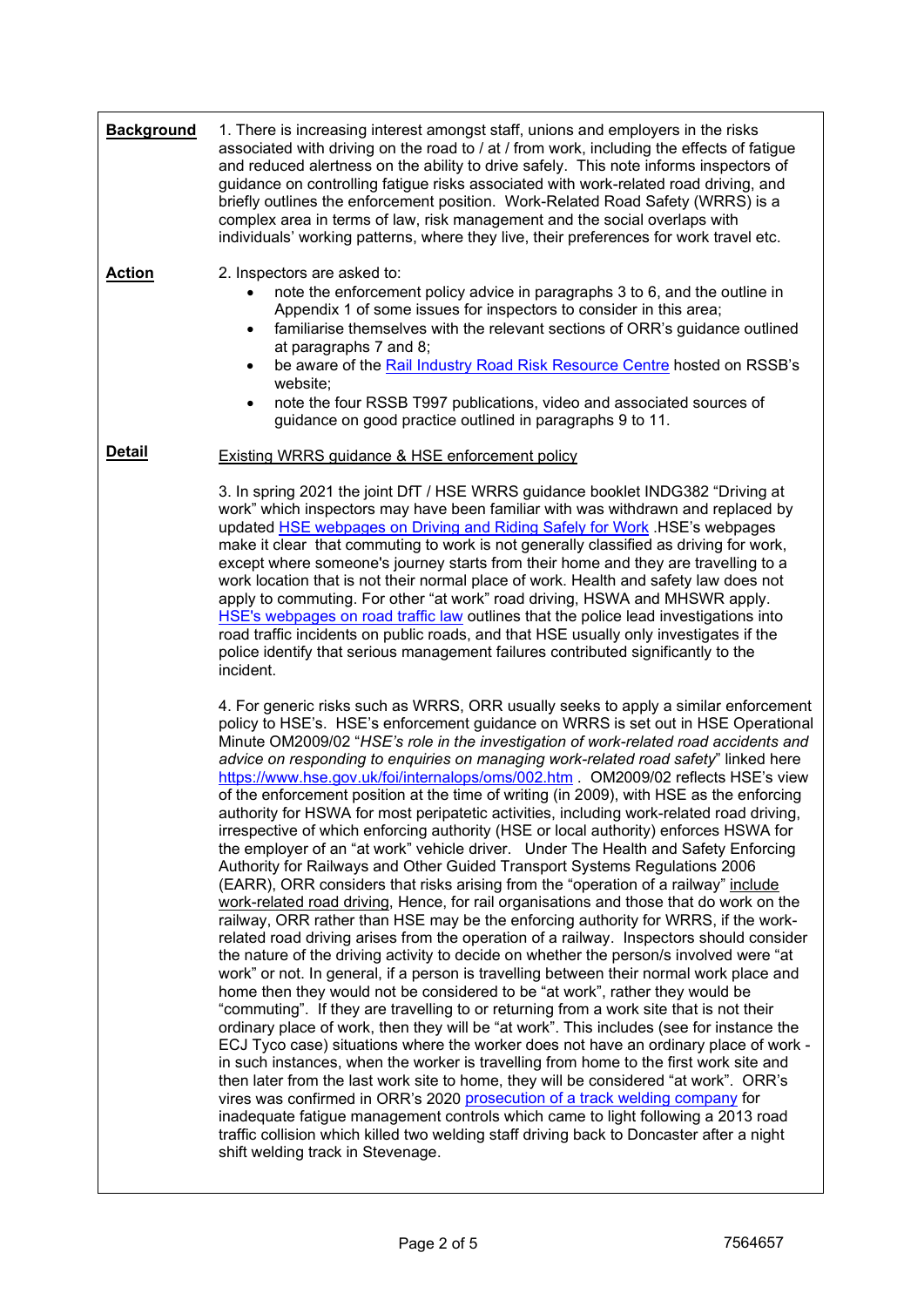5. Like HSE, ORR's investigations focus on the managerial and organisational arrangements associated with the driver, rather than the road traffic accident, and ORR will be guided by the HSE enforcement policy referenced at paragraph 3 above.

6. The Memorandum of Understanding between the HSE and ORR [\(http://orr.gov.uk/\\_\\_data/assets/pdf\\_file/0006/1698/mou-between-hse-and-orr.pdf](http://orr.gov.uk/__data/assets/pdf_file/0006/1698/mou-between-hse-and-orr.pdf) ) states in paragraph 33 that HSE will ensure that all railway-related occupational road fatalities are reported to ORR in an agreed format and delivery medium. Paragraph A57 sets out that ORR's approach to railway-related occupational road safety issues reflects HSE's existing approach: the police take the lead in investigating road traffic incidents; ORR's enforcement action will be confined to where the police identify evidence of serious health and safety management failures which may have led to or been a significant contributory factor to the incident.

Risks associated with fitness for safety critical work

7. ROGS Regulation 24(1) requires every person carrying out safety critical activity on the railway to be fit for duty (see [ORR's Guide to ROGS\)](https://www.orr.gov.uk/sites/default/files/2021-10/rogs-guidance.pdf). Fitness is also required by other legislation, including the Transport and Works Act, 1992 which covers those unfit to carry out work because of the effect of drugs or alcohol. ORR guidance *Developing and Maintaining Staff Competence*, RSP1 includes information in Appendix 1 on [Fitness for duty](http://orr.gov.uk/__data/assets/pdf_file/0016/4264/sf-dev-staff.pdf) . "Fitness" encompasses the inter-related areas of physical, mental and medical fitness. Fitness may be impaired through drink, drugs (including prescribed and over-the-counter medication) and fatigue (e.g. as a result of working excessive hours, having very short rest periods or doing multiple jobs). Further ORR guidance on fitness for work is available on ORR's website at [http://orr.gov.uk/rail/health-and-safety/occupational-health/topic-specific](http://orr.gov.uk/rail/health-and-safety/occupational-health/topic-specific-guidance/fitness-for-work)[guidance/fitness-for-work](http://orr.gov.uk/rail/health-and-safety/occupational-health/topic-specific-guidance/fitness-for-work) .

Fatigue risks associated with work related road driving – existing ORR guidance

8. ORR's January 2012 guidance on [Managing Rail Staff Fatigue](https://www.orr.gov.uk/media/10934/download) provides guidance on managing the risks associated with fatigue in a proportionate way. The following sections are particularly relevant to rail WRRS:

- Paragraphs 4.1 on basic fatigue controls;
- Paragraph 5.60 regarding work related travel; and
- Appendix B on travel time.

## RSSB and wider rail industry guidance.

9. RSSB Project T997 "*Managing occupational road risk associated with road vehicle driver fatigue"* published a suite of guidance to help rail organisations and staff control fatigue risks associated with work-related road driving. The guidance was produced following work by a cross-industry working group, including representatives from train operators, Network Rail, contractors, trade unions and Jeremy Mawhood from ORR's Human Factors and Occupational Health Team. It provides advice on good practice and outlines some options for practical risk reduction. There are four publications for different uses, as follows:

- *Fatigue Kills* leaflet, suitable for vehicle glove boxes / inclusion with individuals' payslips etc.
- An A2 Poster *Road Vehicle Driver Fatigue Kills*. Suitable for display in canteens, depots, site cabins, offices etc.
- *Good practice guide for managers - how to reduce fatigue risks associated with work-related driving*. Detailed 60-page guidance.
- A5 *Road Vehicle Driver's Guide - Managing Fatigue Risks*. 28 pages, simpler language.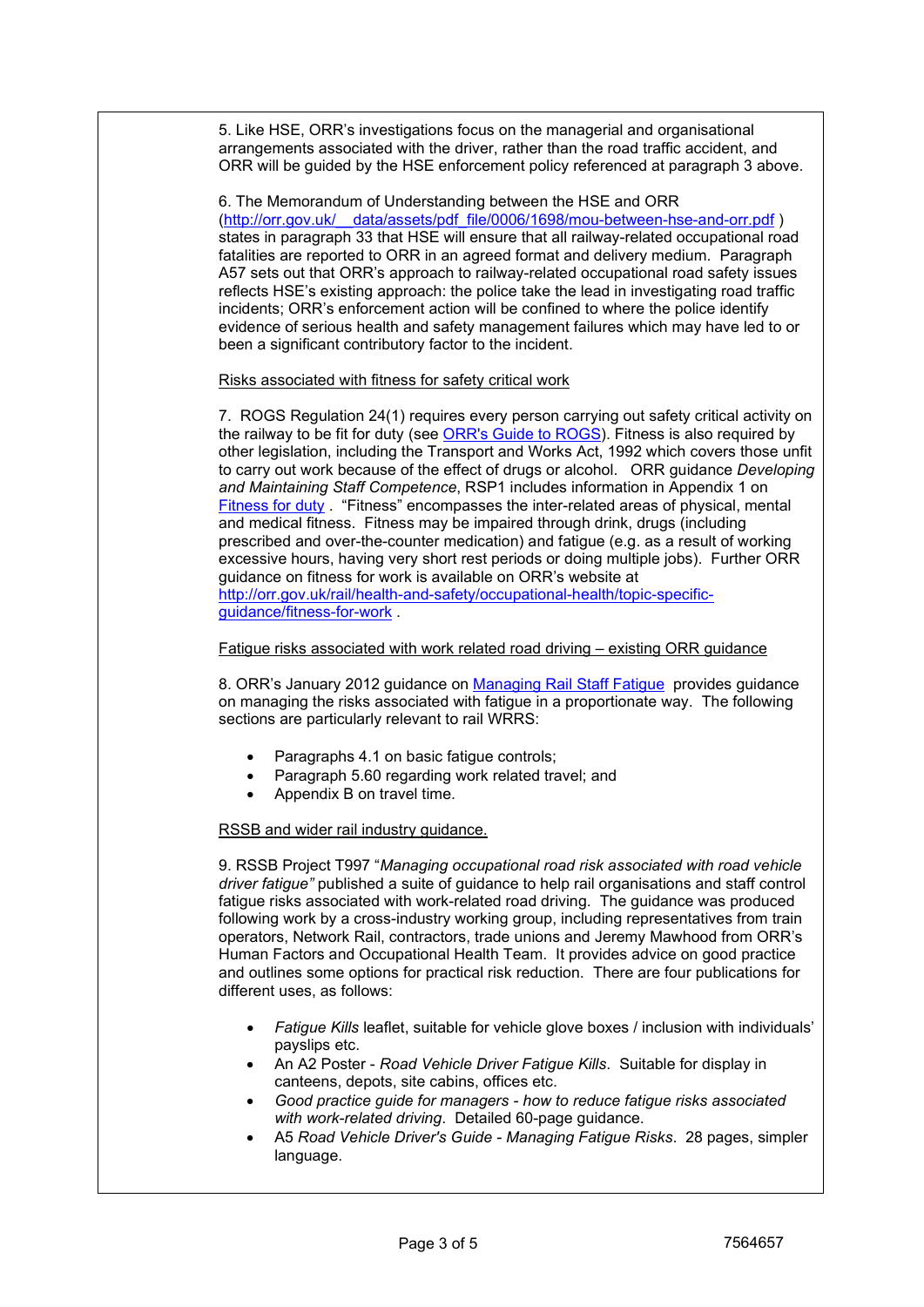The suite of guidance can be downloaded for free, once users have registered with RSSB's SPARK system, from RSSB's website at: <https://www.sparkrail.org/Lists/Records/DispForm.aspx?ID=6269>

RSSB's linked training video [RED 35 Day Sleeper](https://www.rssb.co.uk/safety-and-health/learning-from-experience/red-programmes/red-35-day-sleeper) arose from the same T997 project and also concentrates on road driving fatigue in the rail industry.

10. More widely, RSSB has been active on the general topic of work-related road risk, and has a team working on the subject with input from railway group members. This industry Road Risk Group has adopted the fundamental guidance in the joint DfT / HSE booklet INDG382 and is undertaking activities to embed good practice within the rail industry environment. Laura Sutton from the Human Factors and Occupational Health Team attends for ORR. Information on the number of incidents, and the reporting of incidents on SMIS is available on the [RSSB Road Risk Data and Analysis](https://www.rssb.co.uk/safety-and-health/improving-safety-health-and-wellbeing/rail-industry-road-risk-resource-centre/road-risk-data-and-analysis)  [webpages.](https://www.rssb.co.uk/safety-and-health/improving-safety-health-and-wellbeing/rail-industry-road-risk-resource-centre/road-risk-data-and-analysis) The purpose of the road risk programme is to develop and implement an effective strategy to tackle work related driving issues. The [Rail Industry Road Risk](https://www.rssb.co.uk/safety-and-health/improving-safety-health-and-wellbeing/rail-industry-road-risk-resource-centre/road-risk-data-and-analysis) [Resource Centre](https://www.rssb.co.uk/safety-and-health/improving-safety-health-and-wellbeing/rail-industry-road-risk-resource-centre/road-risk-data-and-analysis) offers managers a wide range of information, guidance and tools to assist with implementing arrangements within their organisations.

**Further information** 11. Further relevant guidance on work-related road driving and fatigue is available in:

- RoSPA leaflet [Driving for work: safe journey planner](https://www.rospa.com/rospaweb/docs/advice-services/road-safety/drivers/work-safe-journey.pdf)
- HSE booklet HSG256 *Managing shiftwork – health and safety guidance,*  (Appendix 2 para 1 "Driving to and from work") at: <http://www.hse.gov.uk/pubns/books/hsg256.htm>
- HSE webpages o[n Driving and Riding Safely for Work](https://www.hse.gov.uk/roadsafety/)
- RSSB'[s Fatigue Management Good Practice Guide,](https://www.rssb.co.uk/en/standards-catalogue/CatalogueItem/RS504-Iss-1) including road drivingrelated content at p33 (long drives); p34 (work related road driving); p36 (travel time); p39 (transport or lodgings for longer commutes).

12. Inspectors should note that ORR's 2012 guidance on Managing Rail Staff Fatigue is being updated (publication expected late 2021/early 2022), informed by RSSB Project T1230 concerning fatigue-friendly rosters.

13. Appendix A of this RIG outlines some issues which inspectors may find useful when considering organisations' risk control arrangements for this area.

14. RSD Policy is the initial contact point for advice on the policy and legal aspects of work-related road driving.

15. For advice on managing associated fatigue risks, please contact Jeremy Mawhood or Laura Sutton in the Human Factors Team.